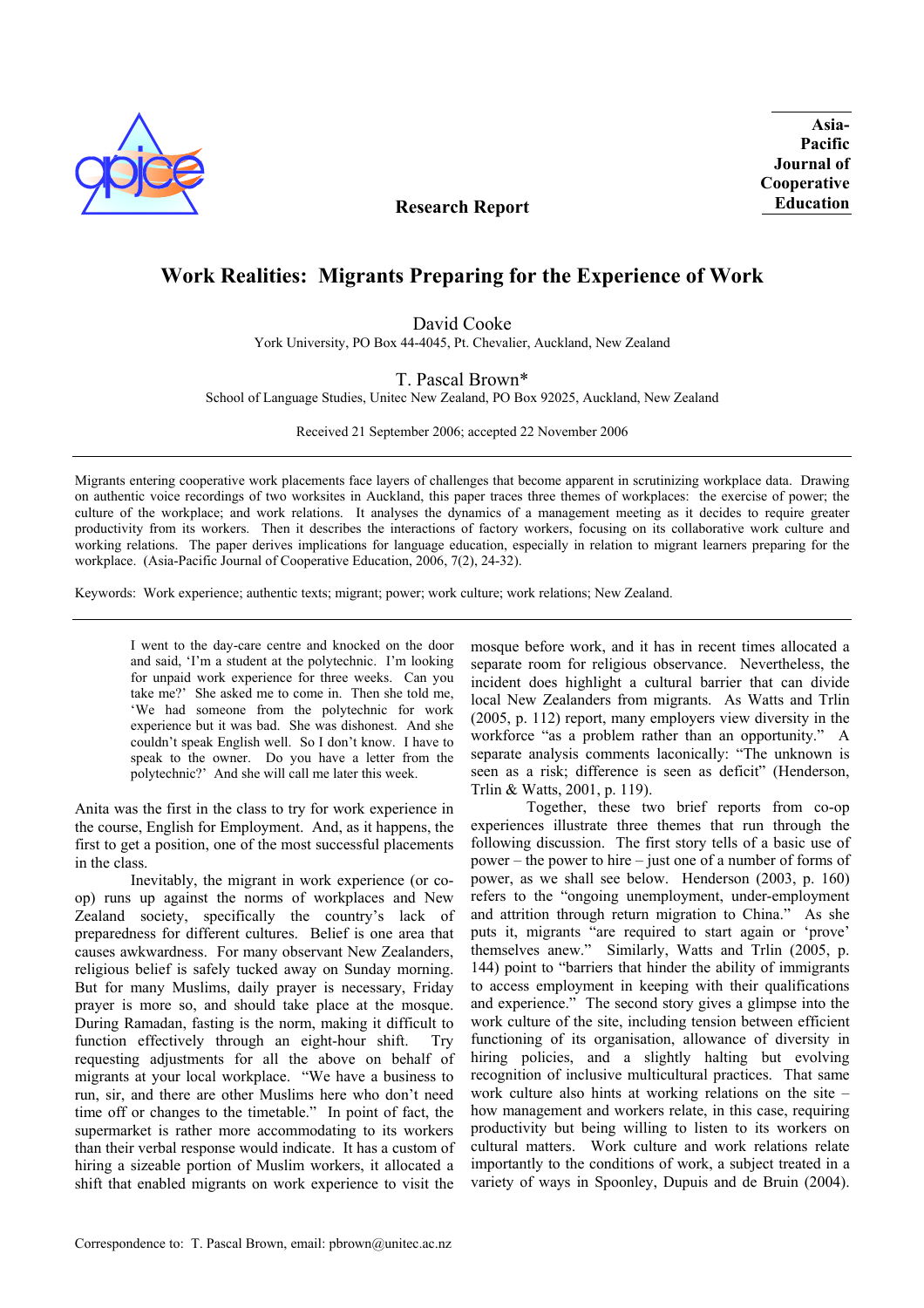

| <b>FIGURE 1</b>   |  |
|-------------------|--|
| A workplace frame |  |

The "conditions of employment," say Spoonley and Davidson in a discussion of "good" and "bad" jobs in the same volume, "have deteriorated as labour flexibility and cost minimisation have prevailed" (p. 30).

This article considers two research questions: *What are possible meanings of the recorded data from workplace interactions*? and *What are the implications of the data analysis for language education in co-op settings*? It analyses the themes of power, work culture and work relations in the light of data analysis. The paper builds on two previous articles that explore excerpts from the same data-base: Cooke, Brown and Zhu (2007) look at language and discourse in their social setting; and Cooke and Brown (in press) focus on the meaning of workplace interactions, in the process developing a frame for analyzing workplace data (Figure 1). In looking at the data reported below, we found our three themes were strongly represented.

### **Literature of Workplace Issues**

Preparing for the experience of work at educational institutes has been labelled "work integrated learning (WIL)" (Abeysekera, 2006) and "co-operative education placements" (Coll & Eames, 2004). Such "work experience" has expectation as well as complication for the migrant, since students may come from societies and workplace cultural contexts (e.g., the Middle East, Eastern Europe, Asia or South America), which can be very different from workplaces in "Western" countries (e.g., New Zealand, Britain, Canada, Australia). Bargiela-Chiappini and Harris (1997, p. 5) recognise the implications for work culture in such a situation when they point to an Anglo-Saxon paradigm of "doing business," which, they hold, "embodies a whole system of beliefs, a vision of the world which may be quite remote from the indigenous one of nonnative English speakers."

At the same time, understanding how power is used, manifested and at times abused in the workplace gives migrant students an opportunity to compare the power and cultural systems that they have experienced in their own countries with those in their new country (e.g. New Zealand). When defining power and its links to language at work, Holmes and Stubbe (2003, p. 3) write that "from a sociological or psychological perspective, power is treated as a relative concept which includes both the ability to control others and the ability to accomplish one's goal." They also point to the key role of language: "Language is clearly a crucial means of enacting power, and equally a very important component in the construction of social reality." In similar vein, Bargiela-Chiappini and Harris (1997) also stress the importance of language (p. 4): "Organisations are talked into being and maintained by means of the talk of the people within and around them." And in the educational scene, Vygotsky (1978) offers a concept of language as a sociocultural tool in learning. "*The most significant moment in the course of intellectual development*," he asserts "*occurs when speech and practical activity . . . converge*" (p. 24 original emphasis). As the editors of the volume comment in the Afterword, "Vygotsky, because he views learning as a profoundly social process, emphasizes dialogue and the varied roles that language plays in instruction and in mediated cognitive growth" (p. 131).

The exercise of power raises issues of the relationship between managers and workers (see Holmes, Stubbe & Vine, 1999). From a social constructivist viewpoint, Watson (1997, p. 219) observes the operation of management in a British corporation. He argues that management needs to *control* human activity and at the same time gain the *consent* of the workers involved. As a result, management needs to create a balance between direct control over workers and what he calls "responsible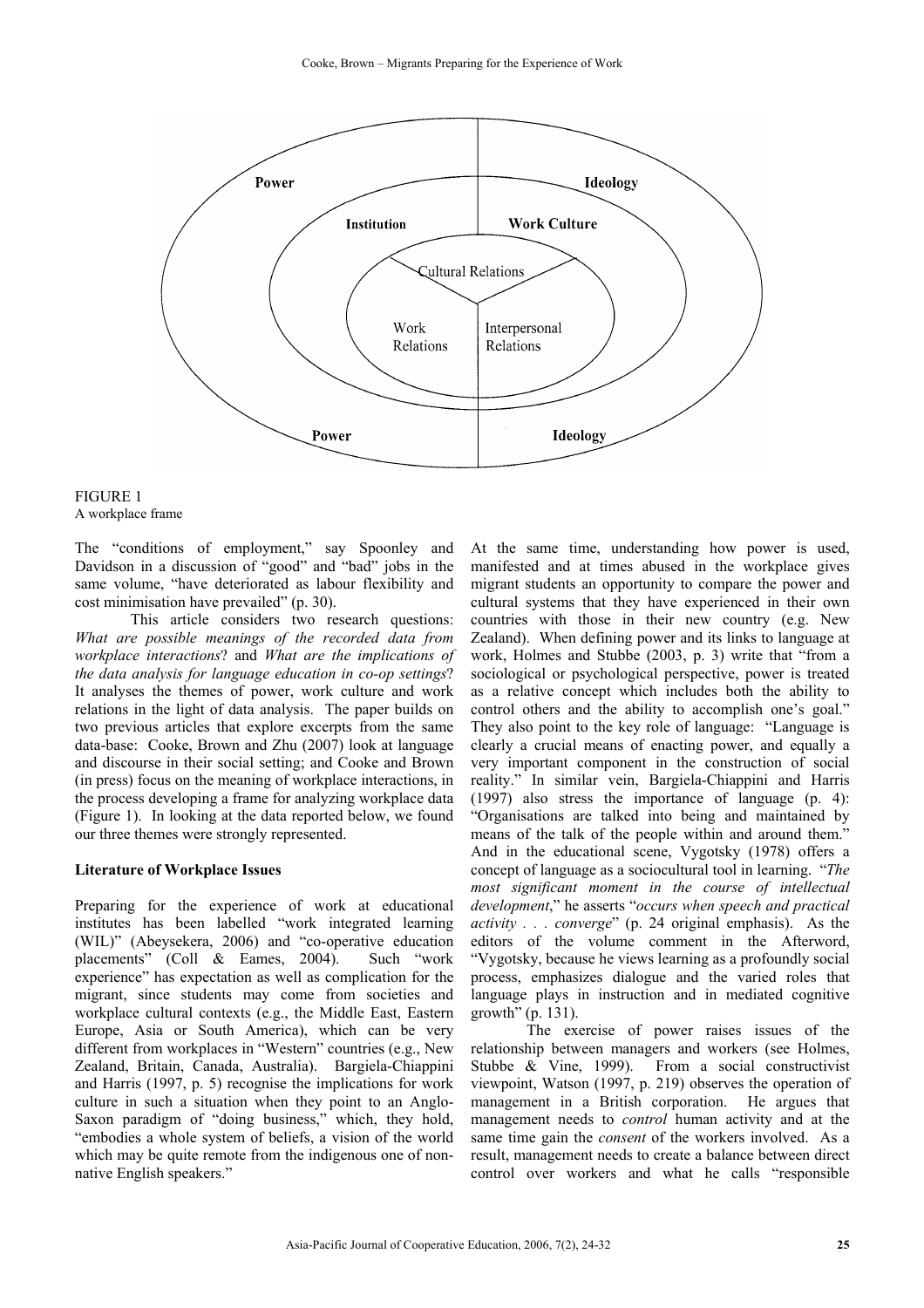autonomy." Watson contrasts two discourse models in action, one of which stresses "empowerment, skills and growth," while the other emphasizes "control, jobs and costs" (pp. 220-221). In Watson's analysis, such models (arguably of work culture) involve both people's outlooks (thinking and attitudes) and behaviour.

Some of Watson's themes echo in other literature, often within critical theory. Staff briefings to workers for instance, illustrate the exercise of control and can bring home the insecurity of work, even if presented in positive terms. Graham (1995, p. 94), for example, records the Vice President of Human Relations at Subaru-Isuzu Automotive (SIA) saying in the first week of employment: "Job security . . . at SIA it means gaining market share and making a profit. This will lead to stable employment." Not to put too fine a point on it, it's a straightforward warning about future employment and an implicit command to workers to be productive.

Watson also talks of workers' consent in management requirements, discussed elsewhere as commitment to the organisation. In a "lean and mean organization," comment Gee, Hull and Lankshear (1996, p. 31), "the full 'over the top' commitment and loyalty of each worker to the team, to the project, and to the organization is absolutely crucial." In similar vein, du Gay (1996, p. 130) analyses the concept of "culture" as a "vital tool in attempts to restructure the internal world of organizations." The right culture enables the "capacities of individuals to become aligned with the goals and objectives of the organization for which they work."

Work culture is a product of the values, attitudes and beliefs of a company. At an individual level it becomes evident in the way people communicate with each other. As Neece (n.d., ¶2) writes:

> Organizational culture is composed of the values, behaviours, beliefs, and norms that permeate the group. Culture is expressed through words and behaviours of each employee. Culture is like a recipe where each person is an ingredient. Company or department leadership set the overall tone.

The culture of work can also shape work relations, of which one component takes on more significance than its label would suggest. "Small talk" is an area that Holmes has analysed extensively in the data within the Language in the Workplace Project (LWP) based in Wellington. Holmes (2000, p. 35) writes:

> In every social encounter we are unavoidably involved in maintaining and modifying the interpersonal relationship between ourselves and our addressee(s). Adopting this perspective, 'small talk' cannot be dismissed as peripheral, marginal or minor discourse mode. Small talk is one means by which we negotiate interpersonal relationships, a crucial function of talk with significant implications for on-going and future interaction.

Small talk and interpersonal relations are two aspects of "fitting in" to the preferred ways of operating in the "existing social practices" of workplaces, as Simon, Dippo and Schenke (1991, p. 75) put it. Simon et al. (1991, p. 76) argue that social relations at work are shaped by the way work is organised in given contexts and by the relations of power that apply in work.

Interestingly, Holmes (2004) also adopts the notion of fitting in, during an address that covers topics such as small talk, humour, complaints and "whinges" in the workplace. With illuminating quotation from the LWP databank, Holmes emphasises the importance of social and work relations in enabling workers to integrate into the site.

# **Methodology**

The workplace interactions included in this paper have been recorded as part of the Language in the Workplace Project based at Victoria University of Wellington (Brown, 2000; Holmes, 2001; Stubbe, 1998). Interactions below, recorded in two large manufacturing workplaces in Auckland (one a tanning factory and one a producer of shoes), come respectively from the management offices and from the shop-floor. In both of the workplaces there was a high proportion of Pacific Islanders on the shop-floor as production employees and as team leaders.

From each of the workplaces there was approximately 10 hours of recordings (some on audio and some on video). There were three key participants at one of the workplaces and five key participants at the other location. For the audio recordings, the key participants agreed to wear lapel microphones for up to two hours per day for five days. The video recordings were completed over five hours on one day at one of the workplaces.

Each of the key participants talked to a range of people while completing their daily tasks, ranging between five and 10 members. It is these interactions that form the basis for the analysis in this paper. Following the ethics requirements of this research project (approved from Victoria University of Wellington), both the key participants and the people they talked with in the recordings were asked to sign an information/permission sheet that set out the purposes of the project's research. This form also gathered some biographical details and gave the researchers permission to analyse their recordings for research purposes.

The transcription protocols (Appendix) follow the Wellington Corpus of New Zealand English Transcriber's Manual (Vine, Johnson, O'Brien & Robertson, 1998). All names in the interactions are pseudonyms and we print all transcription symbols in their entirety in conformity with LWP practice. The LWP bases its analysis around pragmatics (see Tannen 1994, Thomas, 1995) with the goal to "to identify distinctive features of workplace talk" (LWP website). Analysis focuses particularly, but not exclusively, on the influence of contextual factors (e.g., age, gender, ethnicity, location, length of relationship) on work talk. In the researchers' analysis for this paper, we scrutinised themes in the interactions in the light of the significance of "situated meanings" which are "local, grounded in actual practices and experiences" (Gee, 1999, p. 40). One such experience took place in the management office and by way of comparison and contrast is followed by a set of interactions from the shop-floor. Both sets of data illustrate the three main themes identified above, viz., power, work culture and work relations.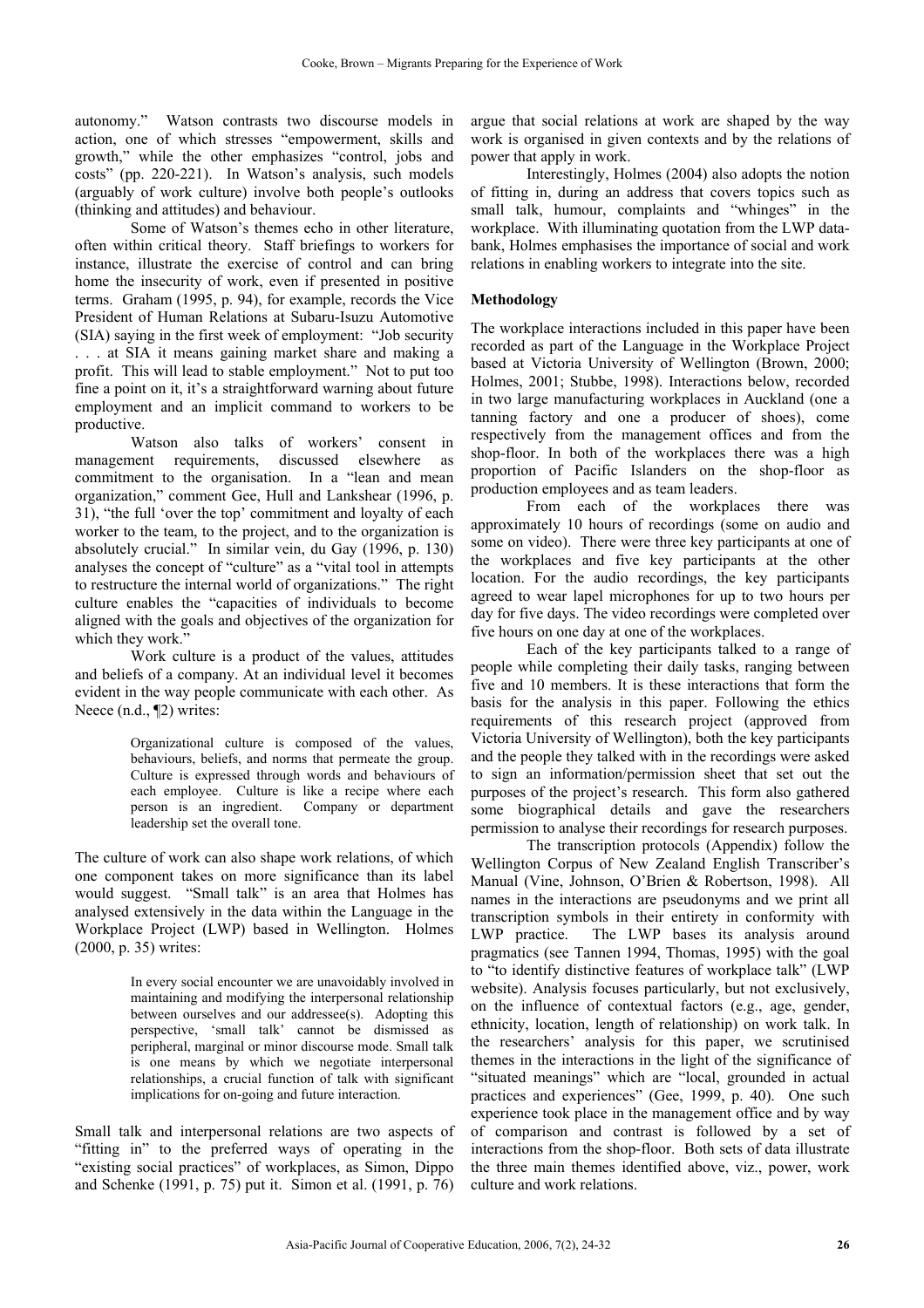# **Data and Discussion**

### *Re-shaping Work Culture: The Voice of Management*

In the first factory, the senior managers are rehearsing a presentation to staff on the current situation of the company and management expectations of factory workers. The company uses the expression, "a state of the nation" report, which is about current progress and future plans. The extract below shows that management are looking for better productivity and performance, according to their definition of the terms, in the interests of cutting costs:

> Giles: Well I mean the thing is ( ) we still need to explain why we want improved productivity and why we want better performance and why we need to make more pairs to reduce the cost um.

As well as an exercise of their obvious power to establish priorities, the management discussion is a preliminary to building a stronger work culture that is productivity-driven. But the office is having difficulty formulating the pitch to the workers on the floor, as the subsequent extract shows:

> Giles: Well I can explain that to a degree a- a degree of this is caused by the lower production level mean that the cost of supervision has to be spread across less pairs but is that too complicated.

Their planning discussion is part of the chain of exercising power, in which they establish their rationale for moving to cut costs. They want savings supposedly throughout the company ("right across the whole spectrum of the company," to come quite explicitly from the workers ("it's got to come from the labour . . . from the factory"):

> Giles: I think I think those things are saying look we are looking right across the whole spectrum of the company to make savings //+\ but when it comes down to it the fact of the matter is that when it comes to cost per pair it's got to come from the labor and it's got to come from the factory and I mean and really I mean what it's really saying is that yes it makes a good progress and there are there are some good things we can report on but apparently we still we still need that that that the (system could help).

Management are aware of heightened sensitivities because there have been talks around the workplace that the company may have to restructure in some ways if more production is taken off-shore. Hence they know that there are questions from the factory floor about the next five years' plans, with the strong indication that some work relations are suffering from a lower morale than previously:

> Giles: so- I mean the message we're trying to deliver because I thi- I thought we had the impression that people downstairs were generally feeling they should just give up now is that right.

> Giles: There were there were people like that that sort of thought oh lets give up and  $()$  for the redundancy cheque we did have people really concerned that you were going

to be closing down because Jackie gave a speech of gloom and doom in //( report)\.

Management continue their discussion of work relations in the build-up to enacting their relationship with the workforce. Their planning is at the same time an indication of their conception of the work culture and of the exercise of power in the company. It is clear that some members of management think their workers aren't capable of fully understanding the situation ("you only need to tell them at a very low level" / "because regrettably the other stuff all becomes too complicated for most of them"). Their approach is to warn of a perceived external threat ("times are tough"), invoke survival ("if you really want to have a future here"), and insist on serious work ("you have to give your best everyday"):

> Giles: well I I I personally think you just need to you only need to tell them at a very low level but I mean the message they have to get is times are tough and if you really want to have a future here you have to give your best everyday you've got to be you know you just can't afford to be frivolous or mucking around ++

> Giles: a- a- and  $1/1$  think that's the l right speech too myself be//cause\because regrettably the other stuff all becomes too complicated for most of them doesn't it.

To this point, then, management shows that its will must prevail and it reveals its notion of the workers, of work culture, work relations and power. The tenor of the discussion is reminiscent of Wright's (1994, p. 27) conclusion that "a discourse which defines words, ideas, things, or groups becomes authoritative" (cited in Bargiela-Chiappini & Harris (1997, p. 4).

Subsequently, a different manager makes a distinctly edgy statement, which at first sight seems to understand and even empathise with workers' lack of control of the situation. As he points out, "they've got no way of changing decisions." He almost hints that management will listen to the workers ("what I'm saying to them is that they do have an influence"). But then he makes his case quite apparent by declaring that the workers' "influence" lies in commitment to their jobs ("that's the way they work . . positive attitude"). Overall, this manager is engaged in creating a work culture in tough times. In terms of the ongoing management and managerial discussion, the speaker is continuing the theme of institutional tough love:

> Jack: what I keep on trying to say is (is it) you know some of the people from the factory think they haven't got the - they haven't got (low sway) and they haven't got they've got no way of changing decisions that you know that that we make um and really what I'm saying to them is that they do have an influence and that's the way they work you know it's the way they come to work regularly the way they get into their jobs positive attitude um those are the things that can help +

Migrants in cooperative education placements (or regular employment for that matter) might not ever hear or overhear the discussions in the management office, but the decisions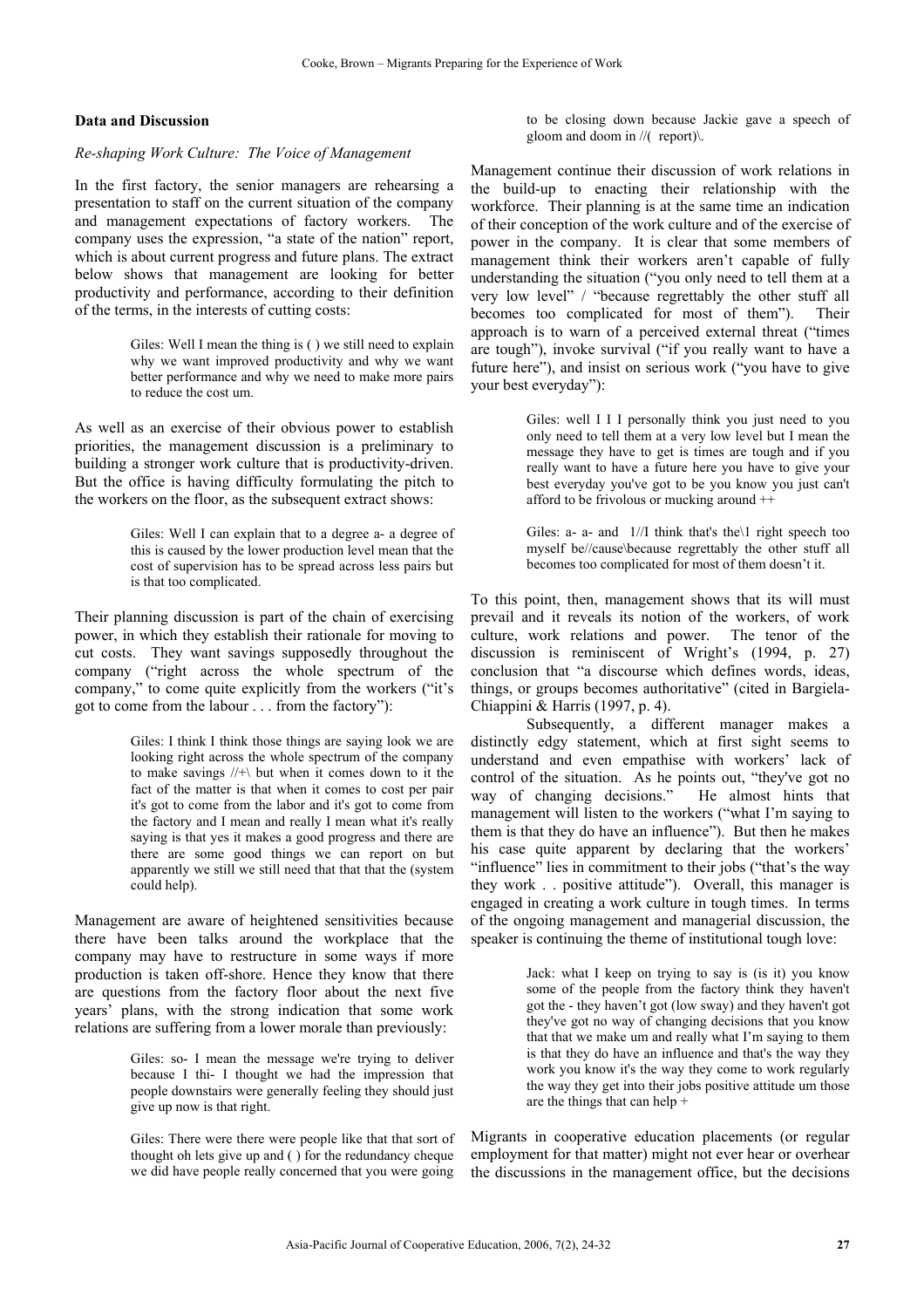flowing from those offices would be made apparent in various different ways, and would always need some interpretation. Hence, classes in cooperative courses could spend time on revealing data such as the above to work on meanings, messages and possible responses. To widen the perspective and move closer to the lived experience of employees, the management speak could then be balanced by data from the shop-floor, to which we now turn.

### *Voices on the Shop-Floor*

By contrast with the conflict that the managers are setting up in their planning meeting, interactions among workers on the shop floor of another workplace turn out to be markedly collaborative and supportive. In an extended sequence, for instance, two supervisors rally round a worker who has suffered ill-health, in order to ensure equitable access to ACC benefits. They go to some lengths to detail the exact nature of their colleague's entitlements, meticulously investigating the conditions of disablement and the provisions of the compensation scheme. In so doing, they reveal some of the nature of their culture of work and how they relate to each other.

An edited selection of the transcript, in three brief excerpts, gives a flavour of this empathetic discussion:

> Phil: Well I think what we have to do is establish + (phone rings) a doctor Leola: yep Phil: is saying that he's sick Leola: and umm (think) he should be on the sickness benefit straight away but I don't know why they are sending him to and fro Phil: yeah yeah Leola: nah and I think that the medic the last medical certificate that he's got there ++ he should be back on the twenty third  $+$  that means his benefit is going to stop straight away I mean oh next week Phil: you see I think the truth the truth if we're going to be honest about this is we're under the impression that + I thought he had a heart attack and thank goodness he didn't. Phil: that would be the period after that and all these certificates that would be in the clear and (scratching) that would be the ACC would be the three days and these sick documents here would be for the balance of the time

Phil: that means he should be getting some sort of payment Leola: would you be kind enough to pay (Jessica) Phil: is he short of money? Leola: yep Phil: okay Leola: he hasn't had they haven't had any / money for  $\mathcal N$ two weeks Phil: //would you like\ would you like to fix up your

holidays so you get the four days leave is that what you're saying.

A further dimension of their work culture is a measure of group spirit, often rooted in banter, building a sense of solidarity and camaraderie. There's a certain amount of light-heartedness on the factory floor, for example, as the supervisor spontaneously mixes it up with various employees:

> Leola: shut up Palagi (laughs) Phil: Palagi Leola: oh please  $+$  not you too  $+$  shut the door and put earplugs in your ears  $++++$  shove your head between your legs and stay there.

This incident then reverberates with other workers later in the day, in the same spirit of easy-going, shared fun:

> Leola: Martin +++ have you got some ++ labels you (have to) use Martin: for you anything Leola:  $hmm + see + I get special treatment$ Martin: so you should after the way you've been (…) you've got everyone scared senseless (Leola laughs) Martin: I have some I'm sure should have heard what she told Phil to do today too Leola: (laughs) Martin: it was very rude Leola: no it wasn't +  $\frac{1}{1}$  + it was Phil \ Martin: /it was Phil you told \\ Phil you told to go and stick his head between his legs.

But the same topic can also figure as part of a rather more serious discussion of work relations. Here it serves as a springboard for a running commentary on how the employees relate to each other:

> Jacob: . . . this morning when you told Phil what to do with himself

> Leola: no I shouldn't say that  $eh$  ++ that was stupid of me

> Jacob: (I'll go tell my boss) go and stick your head between your knees

> Leola: well sometimes they need to be put into their  $+$ places + otherwise they get carried away

> Jacob: I notice you don't say much to Sam in that sort of way

> Leola: oh because Sam doesn't make me mad + he keeps his distance I keep mine  $=$ /

> Jacob: he doesn't make me mad either he very rarely has a real (tiff) at me

> Leola: last night he came into the office I was working late and he goes 'you're working late Leola' 'yes Sam he goes 'oh hello' and I say 'goodbye' and he just says yeah hello and goodbye and he just walked away so  $+$  sorry  $=$ / Jacob: he just has certain people he likes ripping into doesn't he.

In these exchanges, then, there is a robust yet sensitive interaction that is capable of different moods and directions. The workers are able to express their emotions, ideas and attitudes to each other; they can plan together and joke together; and they can get on with the work of the factory.

On another level, it is clear that work culture and work relations interact to construct each other. As they are "talked into being," (Bargiela-Chiappini & Harris, 1997, p. 4), the work culture opens up easy and flexible ways for employees to relate to each other. And the working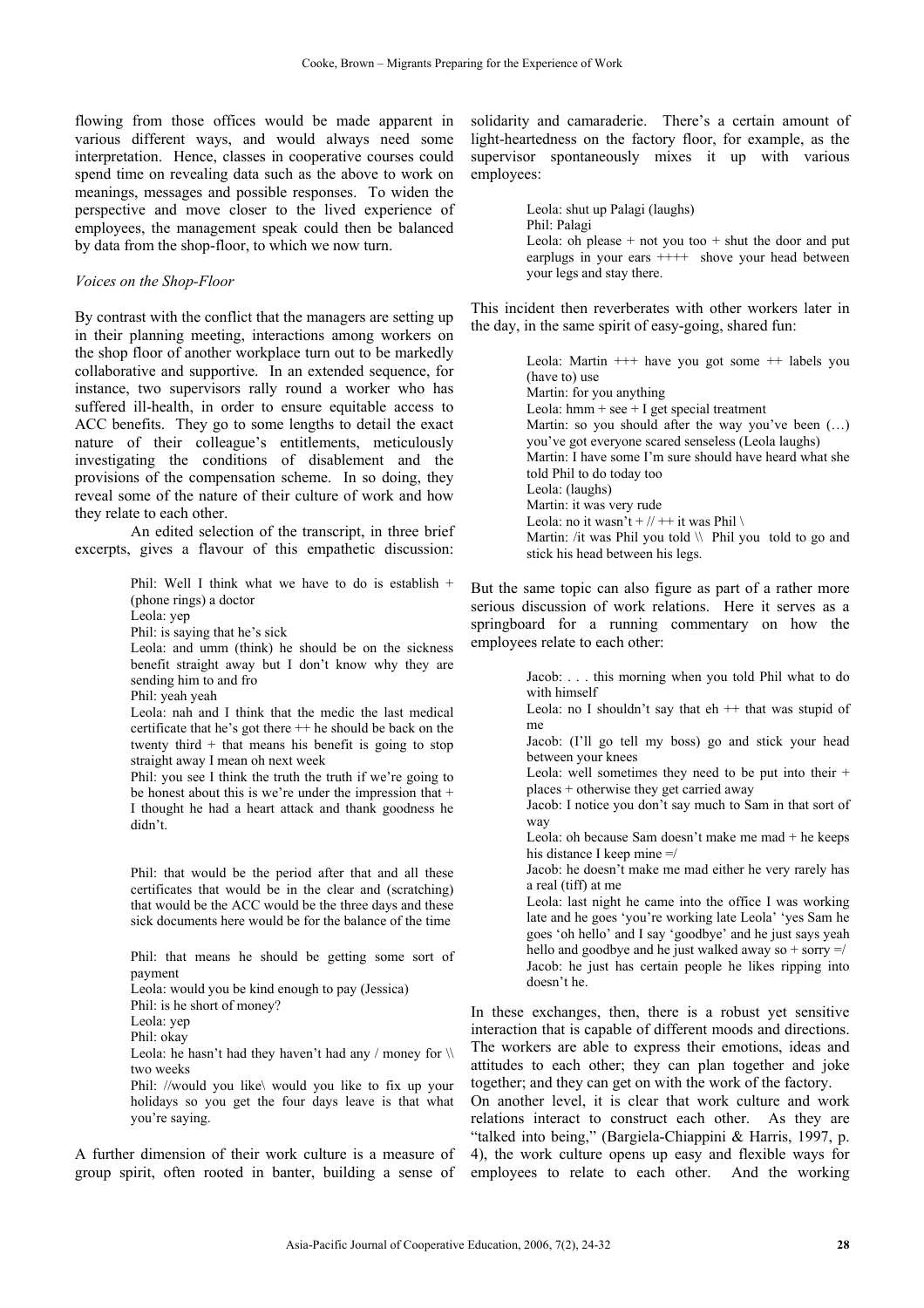relations create and confirm a culture of acceptance and inclusion.

# **Teachers Internalizing Management Viewpoints**

Finally, a reflection on the place of migrants in the workplace setting. Disturbingly, work experience can evoke a kind of tough love response from those involved in it. Some teachers, administrators and employers, who claim a "realistic" view of the needs of migrants seeking work, declare flatly that "if they want to get on, then they've simply got to knuckle down and take on these work experience jobs." Unfortunately such a view can also cast migrants as people with deficits – as lacking English, relevant employment experience and an understanding of the host country's values and procedures. There is often an accompanying viewpoint, that "migrants have to be ready to start at the bottom."

Katz (2000, p. 145) comments caustically on this outlook:

> Behind such deficit-oriented views of workers often lie overly simplistic, skills-based definitions of language and literacy, and conjectures about workers who are portrayed as under-educated, and as lacking appropriate linguistic tools and other basic workplace knowledge.

What the frame misses out is the migrants' previous life experience, their abilities in their home culture, their developing bilingualism and awareness of more than one culture. The frame simply reinforces local attitudes that dismiss the hapless foreigner. Part of it promotes the idea of a second-class migrant – the deficient newcomer with a handicap. By contrast, the first-class migrant in people's eyes is the one who flows through immigration straight into a job and a secure, possibly integrated future – often white professionals, who speak English fluently, whose qualifications and experience are accepted. And just to add a little salt to the wound, some of the fortunates are South-East Asians like the majority of migrants taking the English language course, but with qualifications and background that the new host country takes seriously, such as Hong Kong Chinese with IT credentials.

The frame also illustrates a certain assumption of power on the part of the local society to construct the migrant in a particular image. From outside the work setting, the host community forms a notion of the migrant in the workplace that implicitly creates or accepts a work culture that is vertical and hierarchical, and thereby includes a distinction between competent workers on the one hand and deficient workers on the other. It further accepts a conception of work relations in which the migrant worker is directed and constrained by those locals who are in positions of authority.

Such a viewpoint does not necessarily assume that the reverse would happen if the tables were turned. Even though Westerners often say they would expect the same conditions, "if they worked abroad," in fact it does not tend to happen routinely. Educated Western professionals with varying qualifications and experience may get very reasonable appointments overseas and often in positions of responsibility. A particular case in point is English language

teaching around the world, by which the fluent or native speaker can get near-prestige positions by virtue of their command of the language and the advantage of Western education qualifications.

# **Implications for Education**

Focusing on workplace data reveals a number of dimensions that are relevant to cooperative education and to the education of migrants heading for work. Here we will look at work realities, meaning, language-in-context, and constructs that enable us to categorise work. Authentic texts (Brown 2005; Riddiford & Joe 2006) give us a selection of work realities, as distinct from what we think goes on at work.

Kilickaya (2004, p. 4) writes that authentic texts "enable learners to interact with the real language and content rather than the form. Learners feel that they are learning a target language as it is used outside the classroom." Newton (2004, p. 10) also very much supports analyzing authentic texts in classes for migrants:

> First, if indeed new migrant workers are to meet talk of this nature (i.e. face threatening speech acts such as one finds in authentic spoken texts) outside the classroom, they will benefit from opportunities to meet it in training materials. The goal is not language production, but awareness-raising and rehearsing the skill of interpreting discourse in context.

One team of academics in the field of adult literacy in summarising their research on resources for adults argues:

> The results document that it is indeed beneficial, relative to the purposes of adult literacy instruction, to incorporate materials and literacy activities in the instructional program that reflect real-life texts and purposes for reading and writing them to the greatest degree possible (Purcell-Gates, Degener, Jackobson & Soler, 2002, p. 18).

Interactions as found in this paper record the kinds of events, situations, conditions, processes and interactions that other workers have previously faced and which migrants may well face. They cannot of course cover the whole gamut of work, but they can at least indicate kinds of incidents that occur in workplaces and thereby give learners and teachers material to use for analysis, exploration and response.

The data provide a selection of the language used in different situations, to which we then ascribe meaning. Meaning and interpretation were obviously crucial in analysing the texts above from both worksites: that is, the language was significant for what it might mean, not just for existing in its own right. To an important extent, we are able to construct meaning because language is embedded in context, which can be represented schematically in the following way (Figure 2). The context is made up of a number of elements: for example, the work culture; the institution of the workplace, including the relationship between the management and workers; the culture of the wider society (see Figure 3).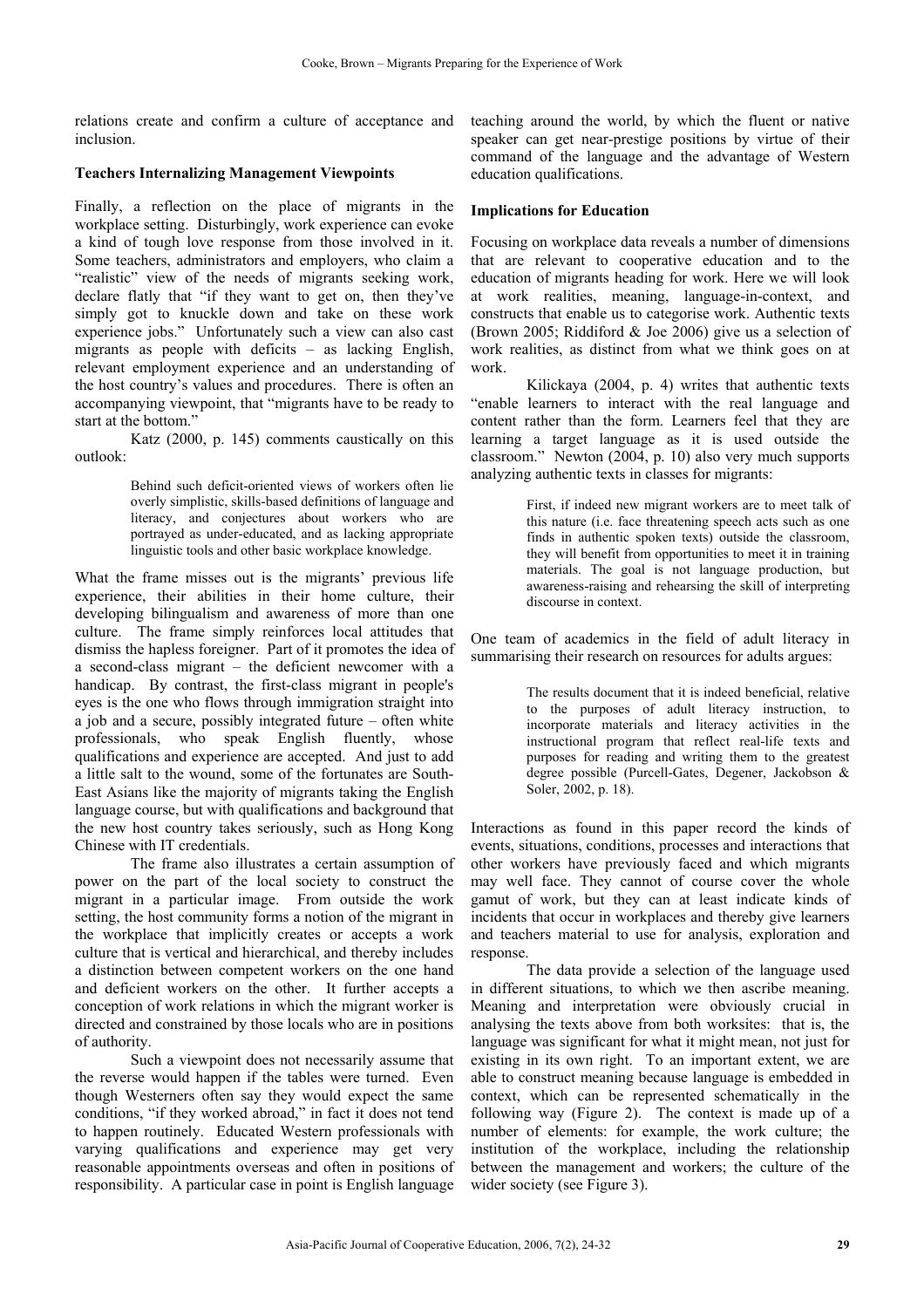



In education, a lot of English language courses concentrate on providing language form and function that are deemed necessary for workplace preparation. However, the data analysed here suggest that it is vital to explore meaning, because the events of the workplace are significant in the working lives of employees. Doing so involves focusing on language and communication in context, because it is that context that helps make language meaningful.

These data suggest areas or constructs of workplace life that are talked into being by language, but also lie beyond it, e.g., power, ideology, the institution of the workplace, work culture, work relations. In this way, we can look at the nature of social realities in workplaces (e.g., who exercises power and how; the ways in which employees relate to each other and to employers; how the culture of the workplace functions). We can then explore the substance of interactions among workers, the differing roles of workers in workplaces, and the dynamics of interactions.

Language courses could focus on selections of the language from workplace data to inquire how different constructs are expressed and constructed, what they might mean, and how employees might respond to them.

There is a related consideration. English language courses to prepare migrants for workplaces are full of directives and guidelines, for example, strict guides for doing CVs, for approaching potential employers, for submitting applications for a job, for conducting oneself in an interview, for undertaking work, for following directions on the job. Such workplace courses provide answers to questions like, how to get and hold a job, how to behave in a job, how to be a good worker.

By contrast, we believe the kind of data cited here poses a question rather than the answers (see Wallerstein & Auerbach, 2004). Analysing the data suggests that courses

for migrants should ask what the transcripts might mean, how they might be interpreted, what the contexts are, what the transcripts imply, what forces are at work in the sites studied, how workers might respond – in short, a problemposing task, for which there are no fixed answers, but instead a set of positions that are open to debate

# **Conclusions**

Migrants bound for cooperative education placements and for employment can benefit from analysis of authentic workplace interactions. Transcriptions of both management discussions and shop-floor conversations reveal some of the realities of themes such as power, work culture and work relations. Education programs could focus on interpretation and meaning, taking socially-grounded context into account to explore the sense and implications of exchanges among workers, and possible or necessary responses. Such a focus potentially offers "co-op migrants" an enhanced sense of reality and an opportunity to investigate dynamics and interactions of sample workplaces.

#### **References**

Abeysekera, I. (2006). Issues relating to designing a work-integrated learning program in an undergraduate accounting degree program and its implications for the curriculum. Asia-Pacific Journal of Cooperative Education, 7(1), 7-15.

Bargiela-Chiappini, F., & Harris, S. (1997). Managing language: The discourse of corporate meetings. Amsterdam: John Benjamins.

Brown T.P. (2000). Might be worth getting it done then: Directives in a New Zealand factory. Unpublished M. (Applied Linguistics) thesis, Victoria University of Wellington, Wellington, New Zealand..

Brown T.P. (2005). Authentic spoken workplace texts in the classroom. Sydney: NCELTR, Macquarie University

Brown T.P., Cooke, D., & Zhu, Y., (2007, in press). Beyond language: Workplace communication and the L2 worker. Journal of Asia-Pacific Communication.

Cooke, D., & Brown T.P (2007, in press,). Meaning and message in the workplace. New Zealand Journal of Adult Learning, 35(1).

Cooke, D., Brown, T.P., & Zhu, Y. (2007). Beyond



FIGURE 3 Features of context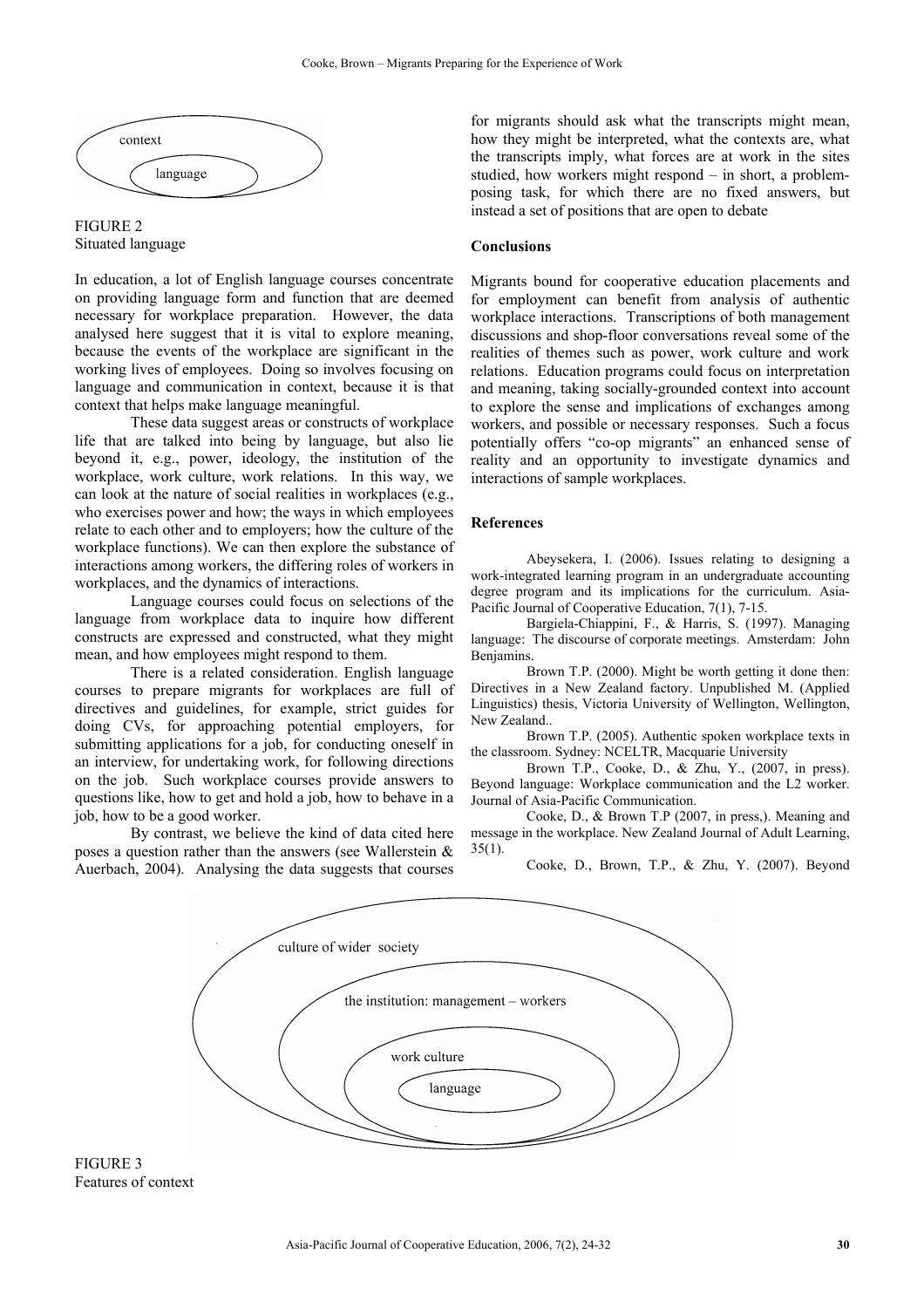language: Workplace communication and the L2 worker. Journal of Asian Pacific Communication, 17(1), 83-103.

Coll, R.K, & C. Eames (2004). International handbook for cooperative education: an international perspective of the theory, research and practice of work-integrated learning. Boston: World Association for Cooperative Education.

du Gay, P. (1996). Consumption and identity at work. London: Sage.

Gee, J. (1999). Discourse analysis: Theory and method. London: Routledge.

Gee, J., Hull, G., & Lankshear, C. (1996). The new work order: Behind the language of the new capitalism. Boulder, CO: Westview Press.

Graham, L. (1995). On the line at Subaru-Isuzu: The Japanese model and the American worker. Ithaca, NY: Cornell University Press.

Henderson, A. (2003). Untapped talents: The employment and settlement experiences of skilled Chinese in New Zealand. New Settlers Programme, Reprint No. 10. In M. Ip (Ed.), Unfolding history, evolving identity: The Chinese in New Zealand (pp. 141-164). Auckland, New Zealand: Auckland University Press.

Henderson, A., Trlin, A., & Watts, N. (2001). Squandered skills? The employment problems of skilled Chinese immigrants in New Zealand. New Settlers Programme, Reprint No. 10. In R. Starrs, (Ed.), Asian nationalisms in an age of globalization (pp. 106-123). Richmond, Surrey: Curzon Press (Japan Library).

Holmes, J. (2000). Doing collegiality and keeping control at work: Small talk in government departments. In J. Coupland (Ed.), Small talk (pp. 32-61). London: Longman.

Holmes, J. (2001). Implications and applications of research in workplace communication: A research report. New Zealand Studies in Applied Linguistics, 7, 89-98.

Holmes, J. (2004). Talk at work and 'fitting in': A sociopragmatic perspective on workplace culture. In G. Wigglesworth (Ed.), Marking our difference: Proceedings of a conference held in 2003 on language education in Australian and New Zealand universities (pp. 95-115). Melbourne: University of Melbourne.

Holmes, J., & Stubbe, M. (2003). Power and politeness in the workplace. A sociolinguistic analysis of talk at work. London: Longman.

Holmes, J., Stubbe, M., & Vine, B. (1999). Constructing professional identity: 'Doing power' in policy units. In S. Srikant & C. Roberts (Eds.), Talk, work and institutional order. Discourse in medical, mediation and management settings (pp. 351-385). Berlin: Mouton de Gruyter.

Katz, M-L. (2000). Workplace language teaching and the intercultural construction of ideologies of competence. Canadian Modern Language Review. Languages and Work Special Issue, 57, 144–172.

Kilickaya, F. (2004). Authentic materials and cultural content in EFL classrooms. The Internet TESL Journal (http://iteslj.org/), Vol. X (7), 1–6.

Language in the Workplace Project. retrieved November 22, 2006 from http://www.vuw.ac.nz/lals/research/lwp/ research/index.aspx,

Neece, M. (n.d). Interview skills. Retrieved October 2005, from http://www.interviewmastery.com

Newton, J. (2004). Face-threatening talk on the factory floor: using authentic workplace interactions in language teaching. Prospect, 19(1), 47-64.

Purcell-Gates, V., Degener, S., Jackobson, E., & Soler, M. (2002). Impact of authentic adult literacy instruction on adult literacy practices. Reading Research Quarterly, 37(1), 70-92.

Riddiford, N, & Joe, A. (2006). Using authentic data in a workplace communication programme. New Zealand Studies in Applied Linguistics, 11(2), 103-110.

Simon, R., Dippo, D., & Schenke, A. (1991). Learning work: A critical pedagogy of work education. Toronto, ON: OISE Press.

Spoonley, P. & Davidson, C. (2004). The changing world of work. In P. Spoonley, A. Dupuis, & A. de Bruin (Eds.), Work & working in twenty-first century New Zealand (pp. 17-40). Palmerston North: Dunmore.

Spoonley, P., Dupuis, A., & de Bruin, A. (Eds.). (2004). Work & working in twenty-first century New Zealand. Palmerston North, New Zealand: Dunmore.

Stubbe, M. (1998). Researching language in the workplace: A participatory model. In I Barbie et al. (Eds.), Proceedings of the Australian Linguistics Society Conference. University of Queensland. Retrieved 04 December 2006 from http://emsah.uq.edu.au/linguistics/als/als98/stubb266.html

Tannen, D. (1994). Talking from 9 to 5: How women's and men's conversational styles affect who gets heard, who gets credit, and what gets done at work. London: Virago Press.

Thomas, J. (1995). Meaning in interaction: An introduction to pragmatics. London: Longman.

Vine, B., Johnson, G., O'Brien, J., & Robertson, S. (1998). Wellington Corpus of New Zealand English Transcriber's Manual. Wellington, New Zealand: School of Linguistics and Applied Language Studies, Victoria University of Wellington.

Vygotsky, L. (1978). Mind in society: The development of higher psychological processes. Edited by M. Cole, V. John-Steiner, S. Scribner, & E. Souberman. Cambridge, MA: Harvard University Press.

Wallerstein, N., & Auerbach, E. (2004). Problem-posing at work: Popular educator's guide. Edmonton, AB: Grass Roots Press.

Watts, N., & Trlin, A., (2005). Enhancing the productive potential of diversity: Issues in the employment of immigrants. In A. Trlin, P. Spoonley, & N. Watts (Eds.), New Zealand and international immigration: A digest and bibliography, Number 4 (pp. 107-121). Palmerston North: Massey University.

Watson, T. (1997). Languages within languages: A social constructionist perspective on multiple managerial discourses. In F. Bargiela-Chiappini & S. Harris (Eds.), The languages of business: An international perspective (pp. 211-227). Edinburgh: Edinburgh University Press.

Wright, S. (1994). 'Culture' in anthropology and organizational studies. In S. Wright (Ed.), Anthropology of organization (pp. 1-31). London: Routledge.